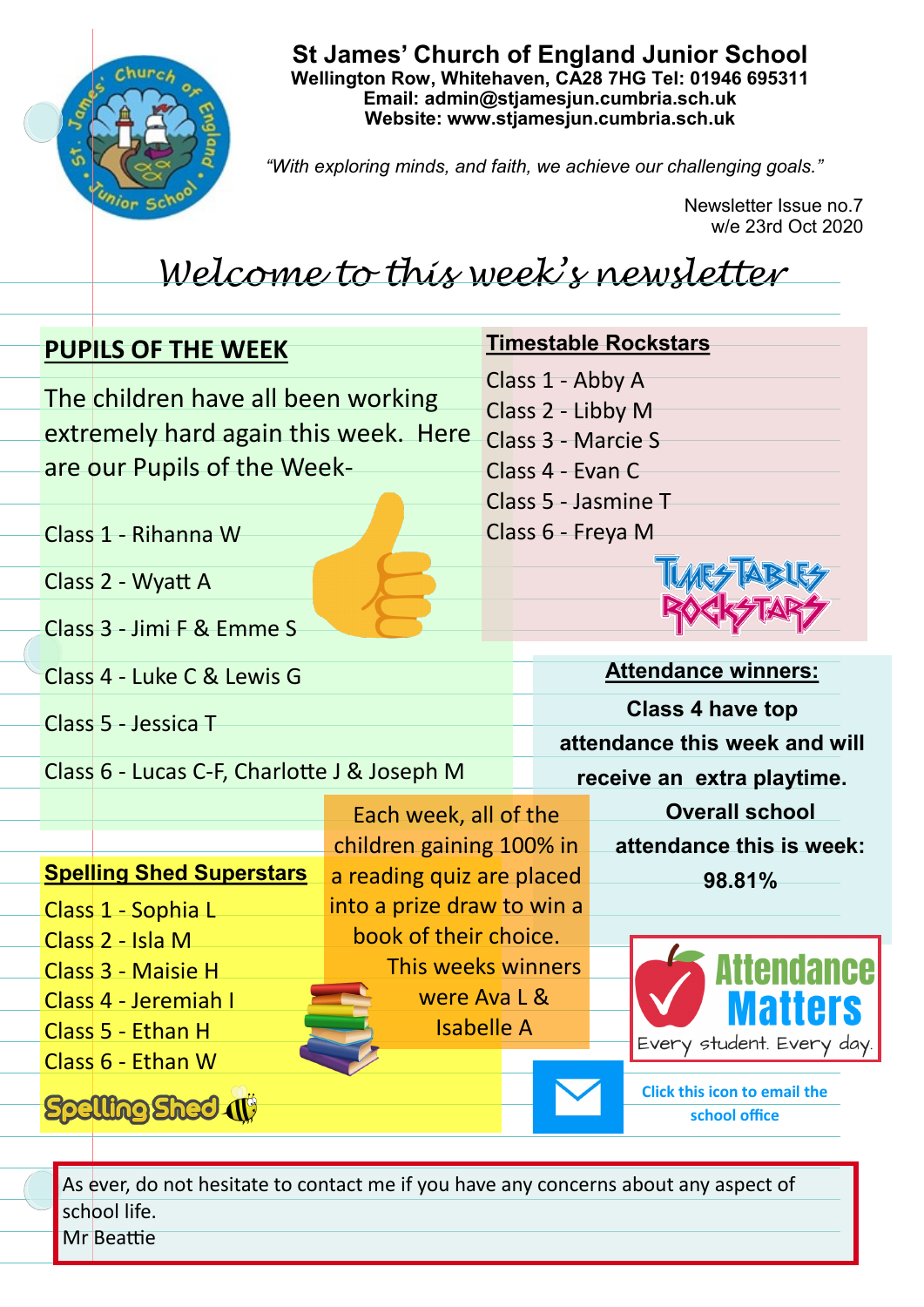## **A reflection on the Autumn half-term return…**

Well our Autumn half-term was certainly a challenging one. The hurdles we have overcome are unprecedented in my time in teaching, and their certainly appears to be further challenges ahead. Upon reflection however, there are so many things to celebrate….

Firstly, we were able to open our doors wide to all of the children on Thursday 3<sup>rd</sup> September and have continued to remain open throughout. Our whole-school attendance currently stands at 98.4%. This figure is well up from the same time last year and bucks a local and national trend with other school facing lengthy absences. This is something to truly celebrate as it indicates the safe manner in which the children have returned and the faith shown in the schools safety measures by parents and pupils alike. A huge well done to all involved.

Secondly, the kids continue to thrive and enthuse in their learning. Despite a world of bubbles, hand sanitiser and social distance, they have shown resilience beyond their years and have slotted so well in to their classrooms. I am lucky enough to still get involved with the weekly celebrations via zoom and it's great to see how much they have improved in such a short period of time since September.

With all of this in mind, my hope for our next half-term is for continued strong attendance and excellent progress. To give us our best chance in achieving this, I would like to point out a small number of tweaks we have planned:

## *Entrance Procedures:*

We will continue with Lower Bubble coming in at 8:40am

We will ask that Upper Bubble stick to their new time of 8:50am (unless they have siblings meaning they have to come at 8:40am)

At every point in the day we are keeping our bubbles clear of each other, and I'm concerned that there are a growing number of upper children coming in earlier and breaching the bubbles outside of the school gate.

## *Exit Procedures:*

Lower Bubble is working well. They will continue to exit at the same times Mrs Pickering/Morgan @3pm, Mr Tyson @ 3:05pm, Mrs Foye @3:10pm.

The upper Bubble 'walkers' will be let away from site at 3:15pm shortly followed by all of the remaining children from upper bubble shortly after 3:15pm. We would ask parents from upper bubble to come on site and queue together when picking the children up from Class 1, 2, 3 and then join our one-way system out of school.

The principles behind our staggered entrance/exits are:

- 1. to reduce footfall around the gates at the same time,
- 2. to encourage social distancing around these times
- 3. to keep bubbles separated in the same way we do inside the building,
- 4. to allow calm entrance/exit.

**I would like to remind all parents of these principles and thank you all for your continued support. By keeping to these rules, it allows us to define and share 'close contact lists' with Local Authority, in the confidence that contact hasn't been breached and in turn reduce the risk of mass forced absences in the event of a positive case in school. By sticking to these rules, it offers the best chance to keep school open for all of us next term.**